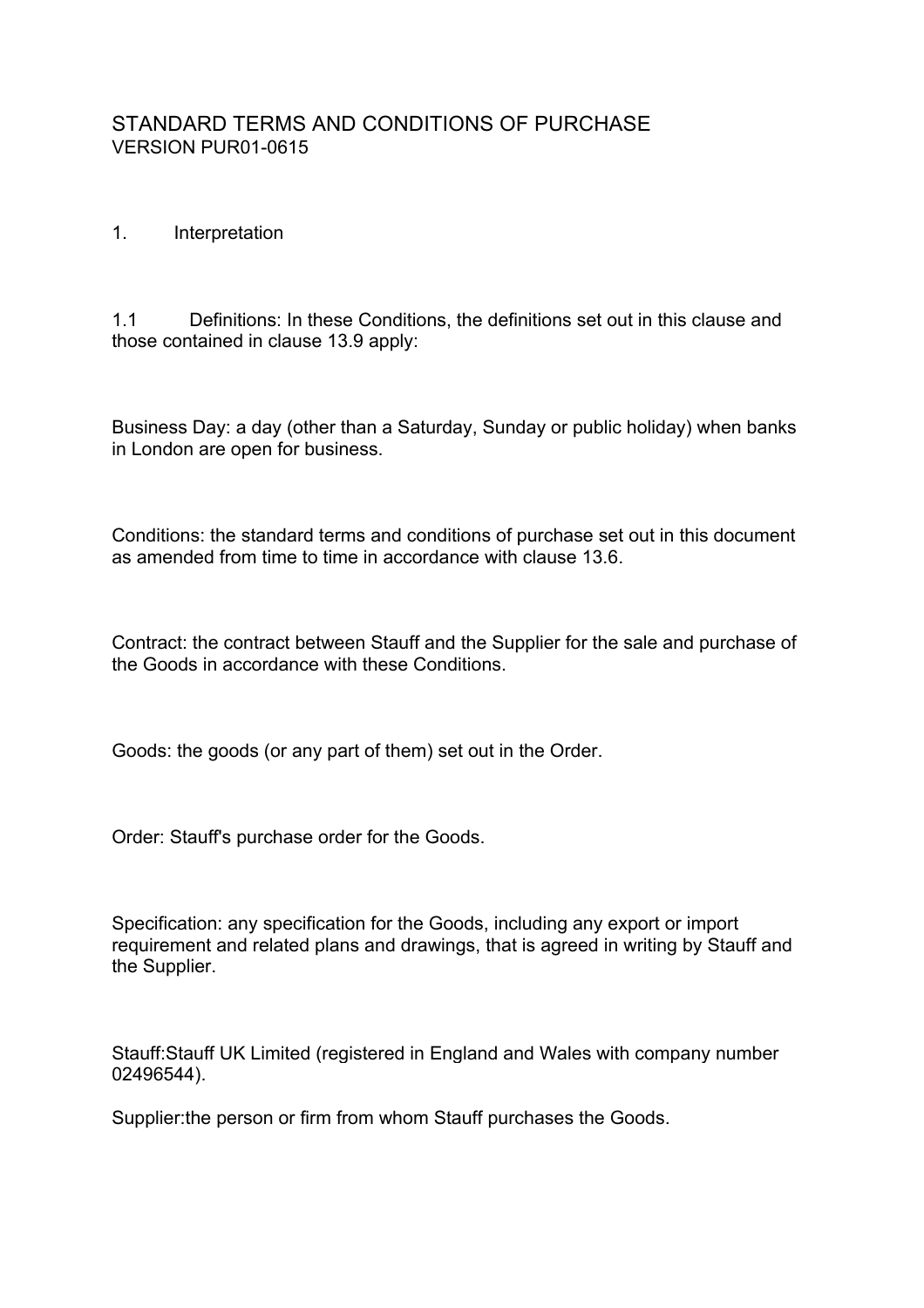1.2 Construction.In these Conditions, unless the context requires otherwise, the following rules apply:

(a) Apersonincludes a natural person, corporate or unincorporated body (whether or not having separate legal personality).

(b) A reference to a party includes its personal representatives, successors or permitted assigns.

(c) A reference to a statute or statutory provision is a reference to such statute or provision as amended or re-enacted. A reference to a statute or statutory provision includes any subordinate legislation made under that statute or statutory provision, as amended or re-enacted.

(d) Any phrase introduced by the termsincluding,include,in particularor any similar expression shall be construed as illustrative and shall not limit the sense of the words preceding those terms.

(e) A reference towritingorwrittenincludes faxes and e-mails.

## 2. Basis of contract

2.1 These Conditions apply to the Contract to the exclusion of any other terms that the Supplier seeks to impose or incorporate, or which are implied by trade, custom, practice or course of dealing.

2.2 The Order constitutes an offer by Stauff to purchase the Goods in accordance with these Conditions.

2.3 The Order shall be deemed to be accepted on the earlier of:

- (a) the Supplier issuing a written acceptance of the Order; and
- (b) the Supplier doing any act consistent with fulfilling the Order,

at which point the Contract shall come into existence.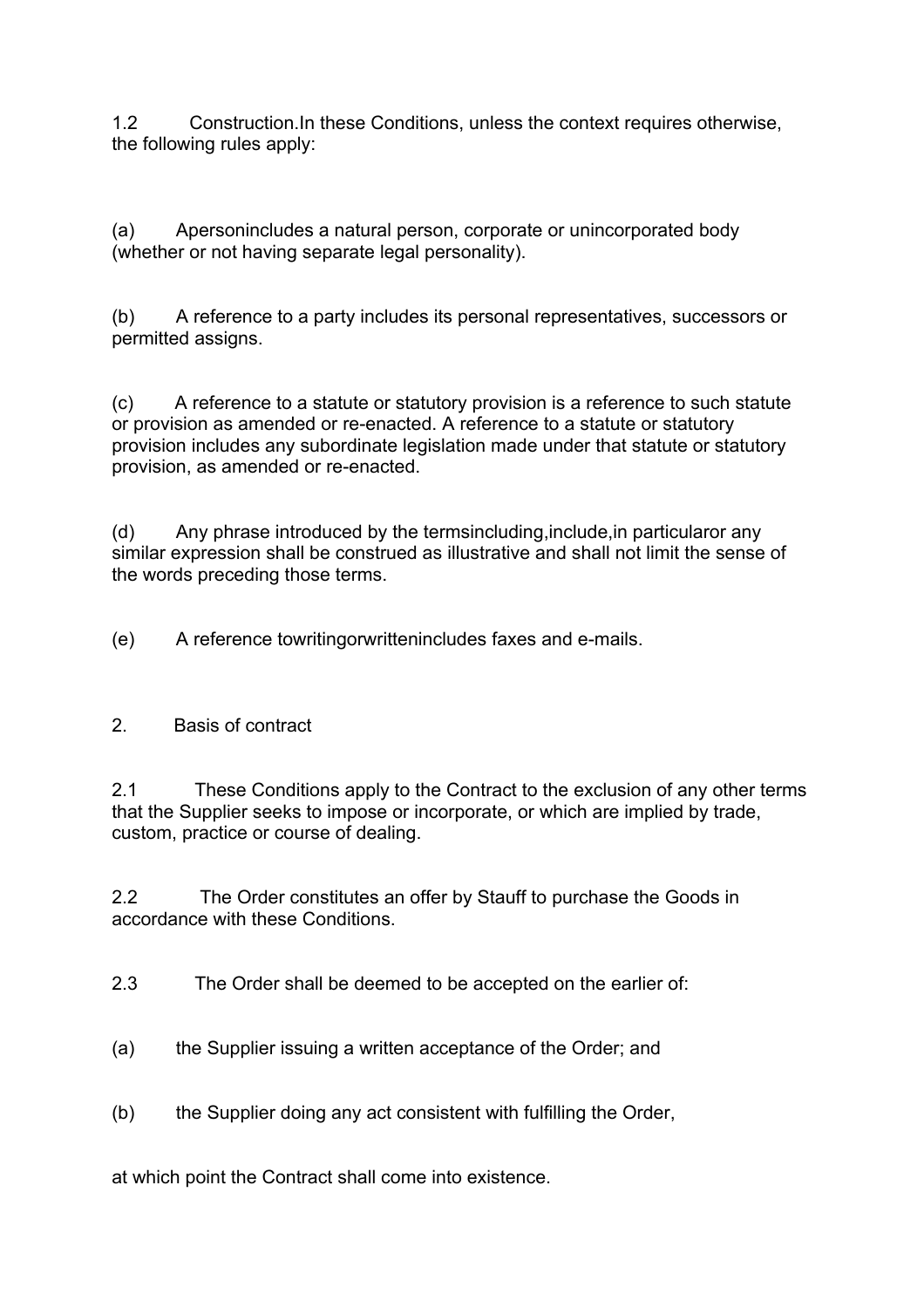3. The goods

3.1 The Supplier shall ensure that the Goods shall:

(a) correspond with their description and any applicable Specification;

(b) be of satisfactory quality (within the meaning of the Sale of Goods Act 1979, as amended) and fit for any purpose held out by the Supplier or made known to the Supplier by Stauff expressly or by implication, and in this respect Stauff relies on the Supplier's skill and judgement;

(c) where they are manufactured products, be free from defects in design, material and workmanship and remain so for 12 months after Delivery;

(d) comply with all applicable statutory and regulatory requirements relating to the manufacture, labelling, packaging, storage, handling and delivery of the Goods; and

(e) be marked in accordance with Stauff's instructions and any applicable regulations or requirements of the carrier, and properly packed and secured so as to reach their destination in an undamaged condition in the ordinary course.

3.2 The Supplier shall ensure that at all times it has and maintains all the licences, permissions, authorisations, consents and permits that it needs to carry out its obligations under the Contract.

3.3 Stauff shall have the right to inspect and test the Goods at any time before delivery and the Supplier will provide Stauff or its agent or subcontractor with any facilities reasonably required by Stauff or its agent or subcontractor for inspection or testing.

3.4 If following such inspection or testing Stauff considers that the Goods do not conform or are unlikely to comply with the Supplier's undertakings at clause 3.1, Stauff shall inform the Supplier and the Supplier shall immediately take such remedial action as is necessary to ensure compliance.

3.5 Notwithstanding any such inspection or testing, the Supplier shall remain fully responsible for the Goods and any such inspection or testing shall not reduce or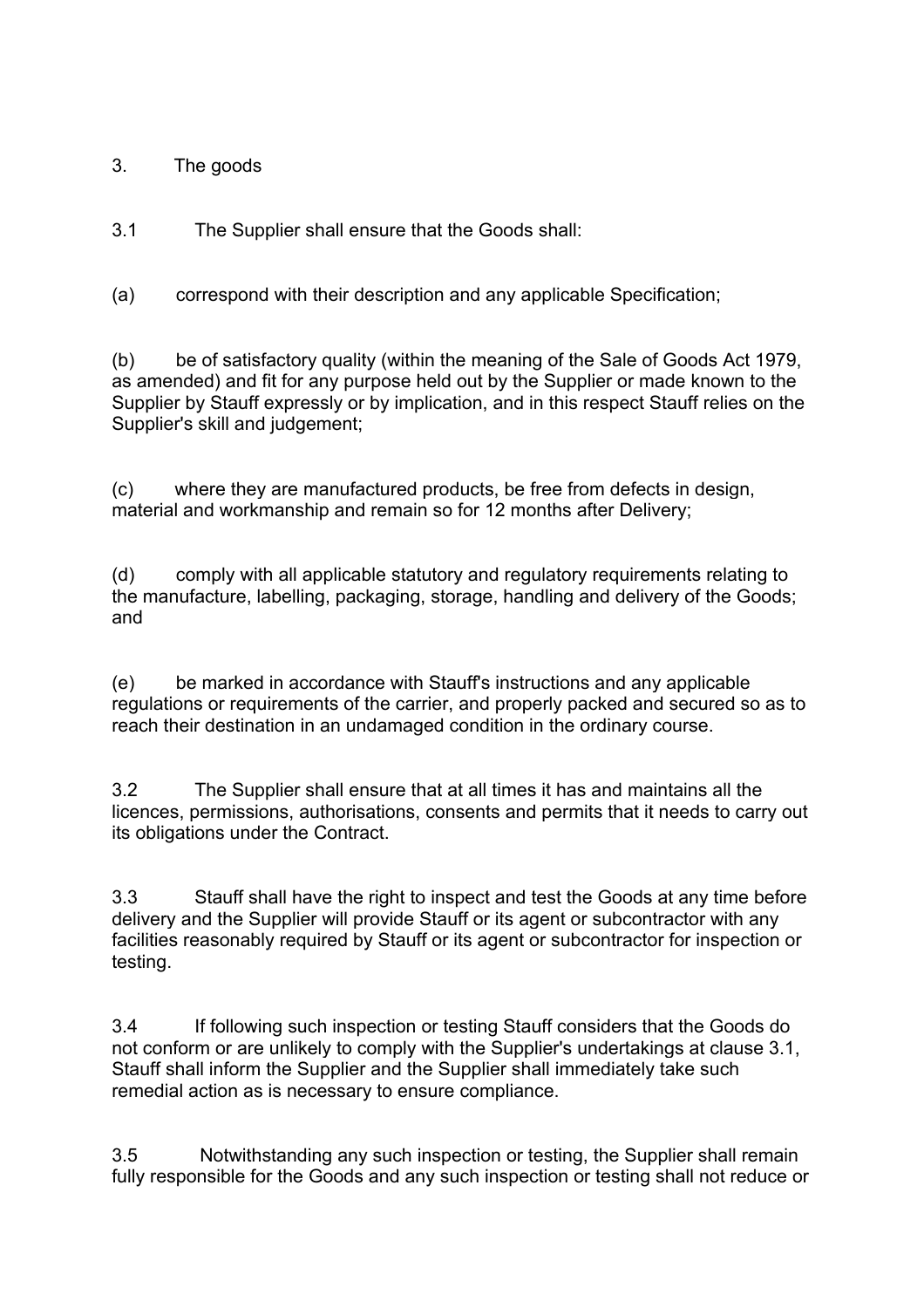otherwise affect the Supplier's obligations under the Contract, and Stauff shall have the right to conduct further inspections and tests after the Supplier has carried out its remedial actions.

# 4. Delivery

4.1 The Supplier shall ensure that:

(a) the Goods are properly packed and secured in such manner as to enable them to reach their destination in good condition;

(b) each delivery of the Goods is accompanied by a delivery note which shows the date of the Order, the Order number (if any), the type and quantity of the Goods (including the code number of the Goods, where applicable), special storage instructions (if any) and, if the Goods are being delivered by instalments, the outstanding balance of Goods remaining to be delivered; and

(c) if the Supplier requires Stauff to return any packaging material to the Supplier, that fact is clearly stated on the delivery note. Any such packaging material shall be returned to the Supplier at the cost of the Supplier.

4.2 The Supplier shall deliver the Goods:

(a) on the date specified in the Order, or, if no such date is specified, within 28 days of the date of the Order (Delivery Date);

(b) to the premises as is set out in the Order or as instructed by Stauff prior to delivery (Delivery Location); and

(c) during Stauff's normal business hours, or as instructed by Stauff.

4.3 Delivery of the Goods shall be completed on the completion of unloading the Goods at the Delivery Location.

4.4 The time of delivery of the Goods is of the essence of the Contract.

4.5 Stauff shall not be deemed to have accepted the Goods until it has had 7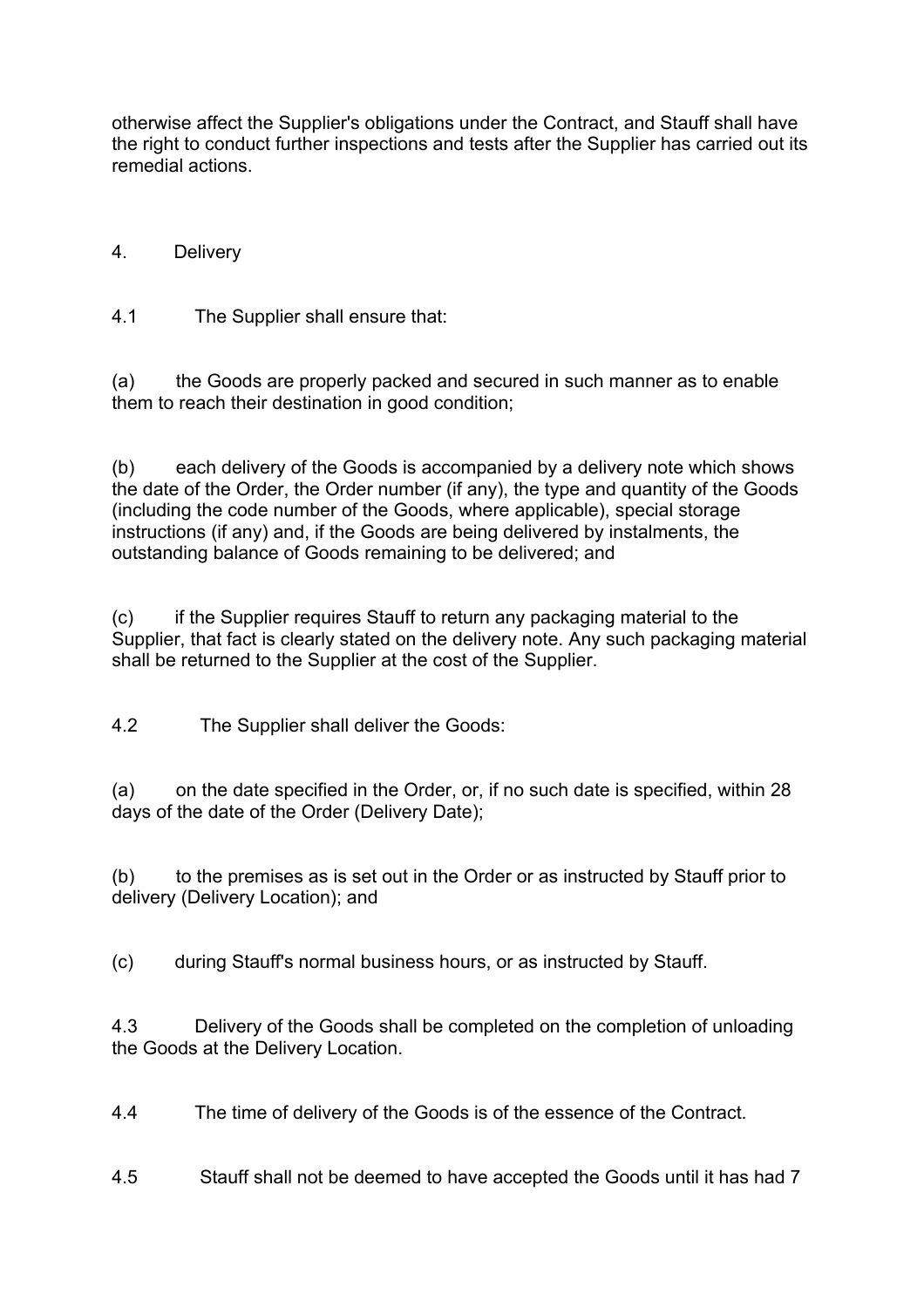days to inspect them following delivery or collection as the case may be. Stauff shall also have the right to reject the Goods as though they had not been accepted for 30 days after any latent defect in the Goods has become apparent.

4.6 The Supplier shall not deliver the Goods in instalments without Stauff's prior written consent. Where it is agreed that the Goods are to be delivered by instalments, they may be invoiced and paid for separately. However, failure by the Supplier to deliver any one instalment on time or at all or any defect in an instalment shall entitle Stauff to the remedies set out in clause 5.

# 5. Remedies

5.1 If the Goods are not delivered on the Delivery Date, or do not comply with the undertakings set out in clause 3.1, then, without limiting any of its other rights or remedies, Stauff shall have the right to any one or more of the following remedies, whether or not it has accepted the Goods:

(a) to terminate the Contract;

(b) to reject the Goods (in whole or in part) and return them to the Supplier at the Supplier's own risk and expense;

(c) to require the Supplier to repair or replace the rejected Goods, or to provide a full refund of the price of the rejected Goods (if paid);

(d) to refuse to accept any subsequent delivery of the Goods which the Supplier attempts to make;

(e) to recover from the Supplier any costs incurred by Stauff in obtaining substitute goods from a third party; and

(f) to claim damages for any other costs, loss or expenses incurred by Stauff which are in any way attributable to the Supplier's failure to carry out its obligations under the Contract.

5.2 These Conditions shall apply to any repaired or replacement Goods supplied by the Supplier.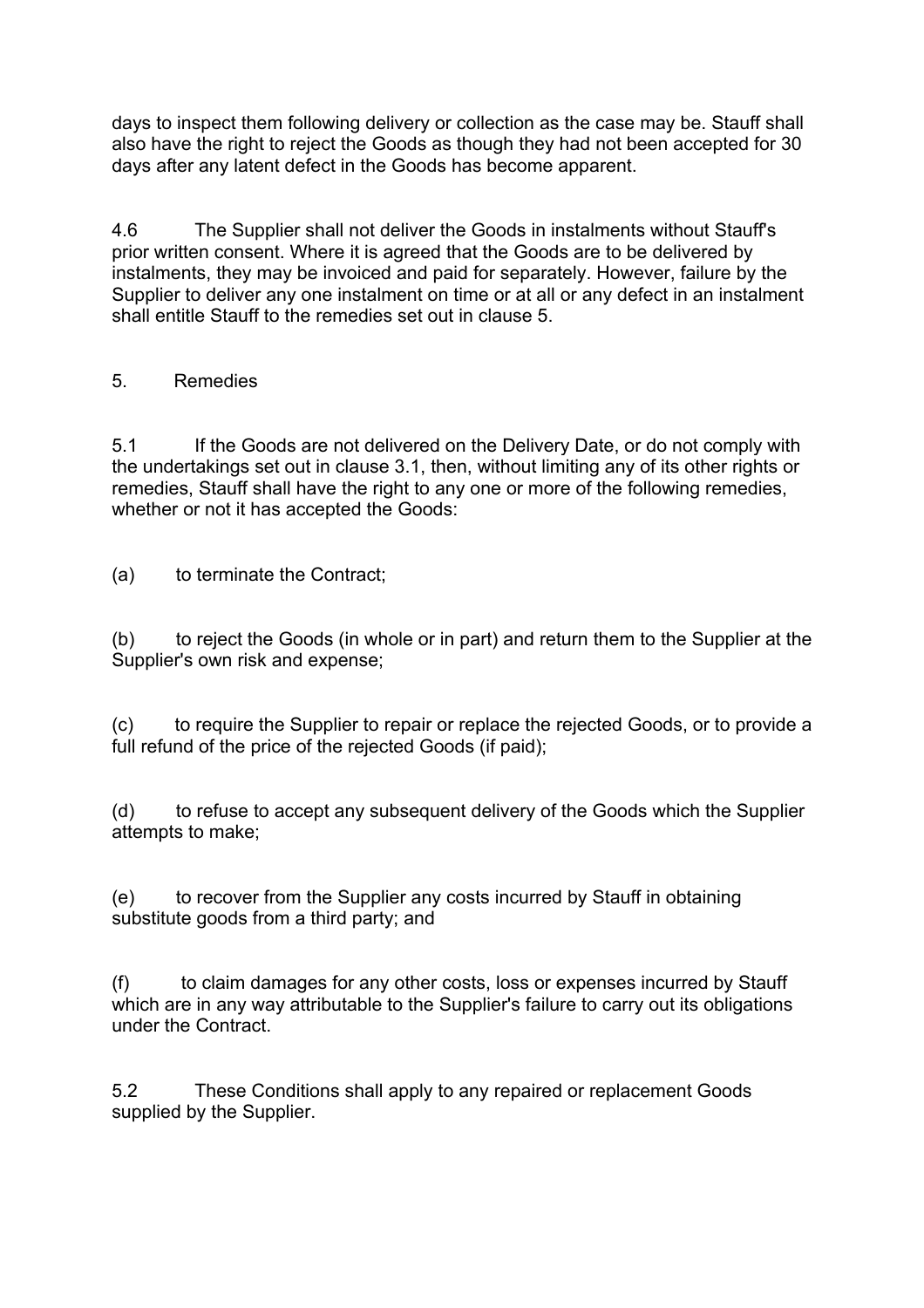5.3 Stauff's rights and remedies under these Conditions are in addition to its rights and remedies implied by statute and common law.

6. Title and risk

6.1 Risk of damage to or loss of the Goods shall pass to Stauff on completion of delivery in accordance with the Contract.

6.2 The property in the Goods shall pass to Stauff upon delivery, unless specified in the Order.

7. Price and payment

7.1 The price of the Goods shall be the price set out in the Order, or, if no price is quoted, the price set out in the Supplier's published price list in force as at the date the Contract came into existence less any agreed discounts.

7.2 The price of the Goods is exclusive of amounts in respect of value added tax (VAT), but includes the costs of packaging, insurance and carriage of the Goods. No extra charges shall be effective unless agreed in writing and signed by Stauff.

7.3 Stauff shall, on receipt of a valid VAT invoice from the Supplier, pay to the Supplier such additional amounts in respect of VAT as are chargeable on the supply of the Goods.

7.4 No increase in the price of the Goods may be made (whether on account of increased material, labour or transport costs, fluctuation in rates of exchanges or otherwise) without prior written consent of Stauff.

7.5 The Supplier may invoice Stauff for the Goods on or at any time after the completion of delivery.

7.6 Stauff shall pay correctly rendered invoices within 90 days of receipt of the invoice. Payment shall be made to the bank account nominated in writing by the Supplier.[NOTE: Consider whether these payment terms are acceptable]

7.7 If a party fails to make any payment due to the other under the Contract by the due date for payment, then the defaulting party shall pay interest on the overdue amount at the rate of 4% per annum above Yorkshire Bank PLC's base rate from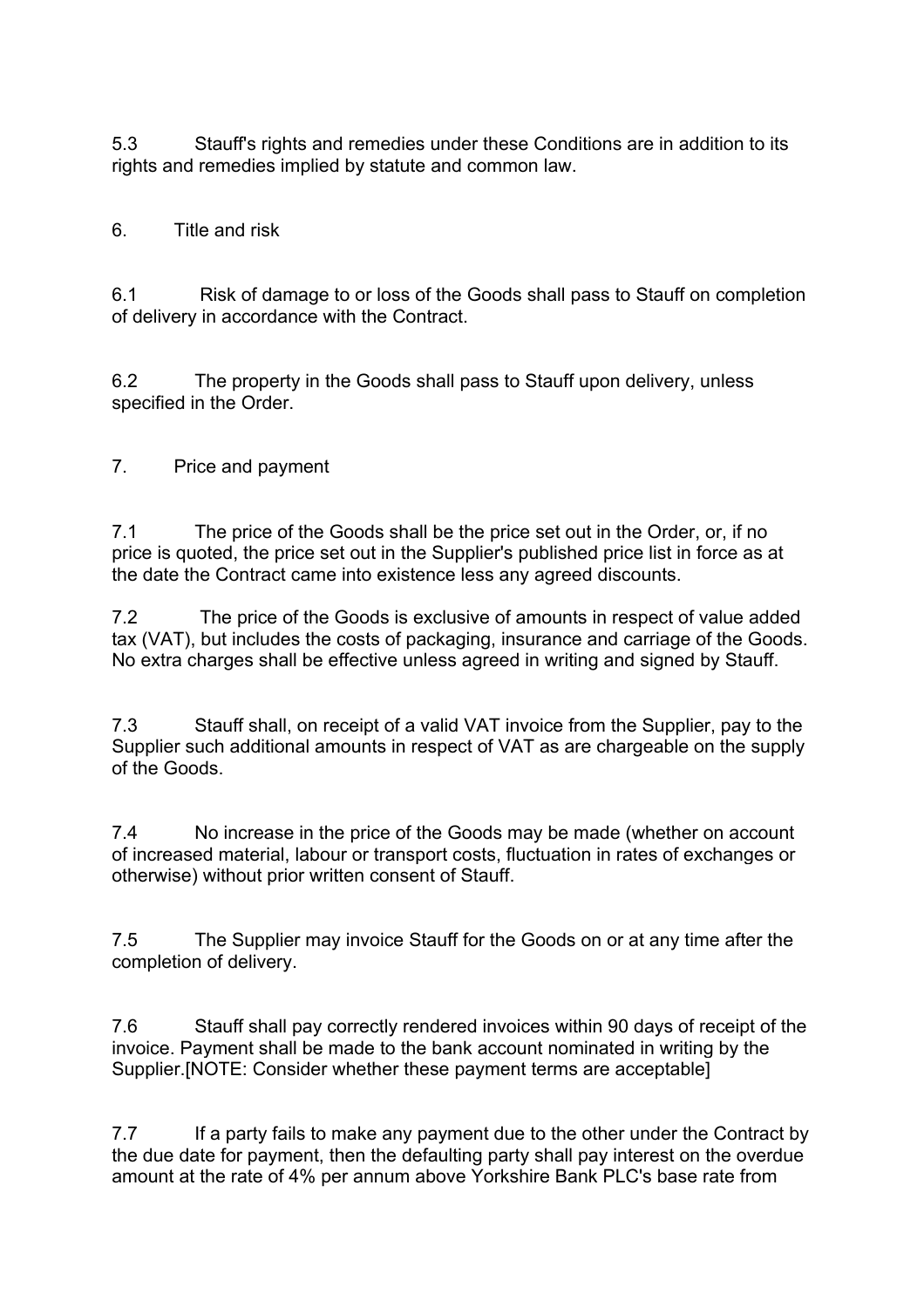time to time. Such interest shall accrue on a daily basis from the due date until actual payment of the overdue amount, whether before or after judgment. The defaulting party shall pay the interest together with the overdue amount. This clause shall not apply to payments the defaulting party disputes in good faith.

7.8 Stauff may at any time, without limiting any of its other rights or remedies, set off any liability of the Supplier to Stauff against any liability of Stauff to the Supplier, whether either liability is present or future, liquidated or unliquidated, and whether or not either liability arises under the Contract.

## 8. Stauff materials

The Supplier acknowledges that all materials, equipment and tools, drawings, Specifications, and data supplied by Stauff to the Supplier (Stauff Materials) and all rights in Stauff material are and shall remain the exclusive property of Stauff. The Supplier shall keep Stauff Materials in safe custody at its own risk, maintain them in good condition until returned to Stauff, and not dispose or use the same other than in accordance with Stauff's written instructions or authorisation.

## 9. Indemnity

9.1 The Supplier shall keep Stauff indemnified against all liabilities, costs, expenses, damages and losses (including but not limited to any direct, indirect or consequential losses, loss of profit, loss of reputation and all interest, penalties and legal costs (calculated on a full indemnity basis) and all other reasonable professional costs and expenses) suffered or incurred by Stauff as a result of or in connection with:

(a) breach of any warranty given by the Supplier in relation to the Goods

(b) any claim made against Stauff for actual or alleged infringement of a third party's intellectual property rights arising out of or in connection with the supply or use of the Goods, to the extent that the claim is attributable to the acts or omissions of the Supplier, its employees, agents or subcontractors;

(c) any claim made against Stauff by a third party for death, personal injury or damage to property arising out of or in connection with defects in Goods, to the extent that the defects in the Goods are attributable to the acts or omissions of the Supplier, its employees, agents or subcontractors; and

(d) any claim made against Stauff by a third party arising out of or in connection with the supply of the Goods, to the extent that such claim arises out of the breach, negligent performance or failure or delay in performance of the Contract by the Supplier, its employees, agents or subcontractors.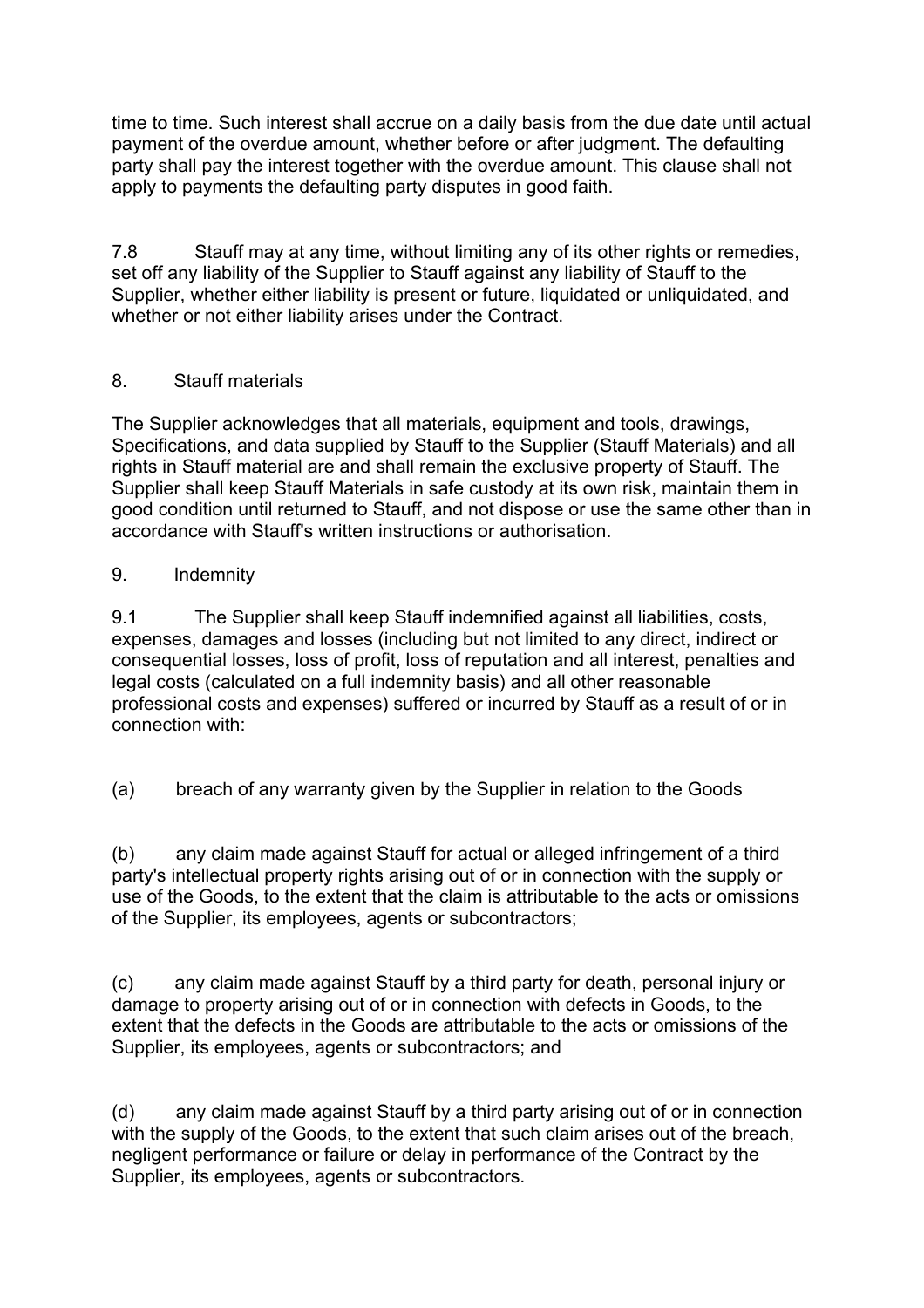## 9.2 This clause 9 shall survive termination of the Contract.

### 10. Insurance

During the term of the Contract and for a period of 5 years thereafter, the Supplier shall maintain in force, with a reputable insurance company, professional indemnity insurance, product liability insurance and public liability insurance to cover the liabilities that may arise under or in connection with the Contract, and shall, on Stauff's request, produce both the insurance certificate giving details of cover and the receipt for the current year's premium in respect of each insurance.

## 11. Confidentiality

11.1 A party (receiving party) shall keep in strict confidence all technical or commercial know-how, specifications, inventions, processes or initiatives which are of a confidential nature and have been disclosed to the receiving party by the other party (disclosing party), its employees, agents or subcontractors, and any other confidential information concerning the disclosing party's business, its products and services which the receiving party may obtain. The receiving party shall only disclose such confidential information to those of its employees, agents and subcontractors who need to know it for the purpose of discharging the receiving party's obligations under the Contract, and shall ensure that such employees, agents and subcontractors comply with the obligations set out in this clause as though they were a party to the Contract. The receiving party may also disclose such of the disclosing party's confidential information as is required to be disclosed by law, any governmental or regulatory authority or by a court of competent jurisdiction.

11.2 This clause 11 shall survive termination of the Contract.

### 12. Termination

12.1 Stauff may terminate the Contract in whole or in part at any time before delivery with immediate effect by giving the Supplier written notice, whereupon the Supplier shall discontinue all work on the Contract. Stauff shall pay the Supplier fair and reasonable compensation for any work in progress on the Goods at the time of termination, but such compensation shall not include loss of anticipated profits or any consequential loss.

12.2 Without limiting its other rights or remedies, Stauff may terminate the Contract with immediate effect by giving written notice to the Supplier if: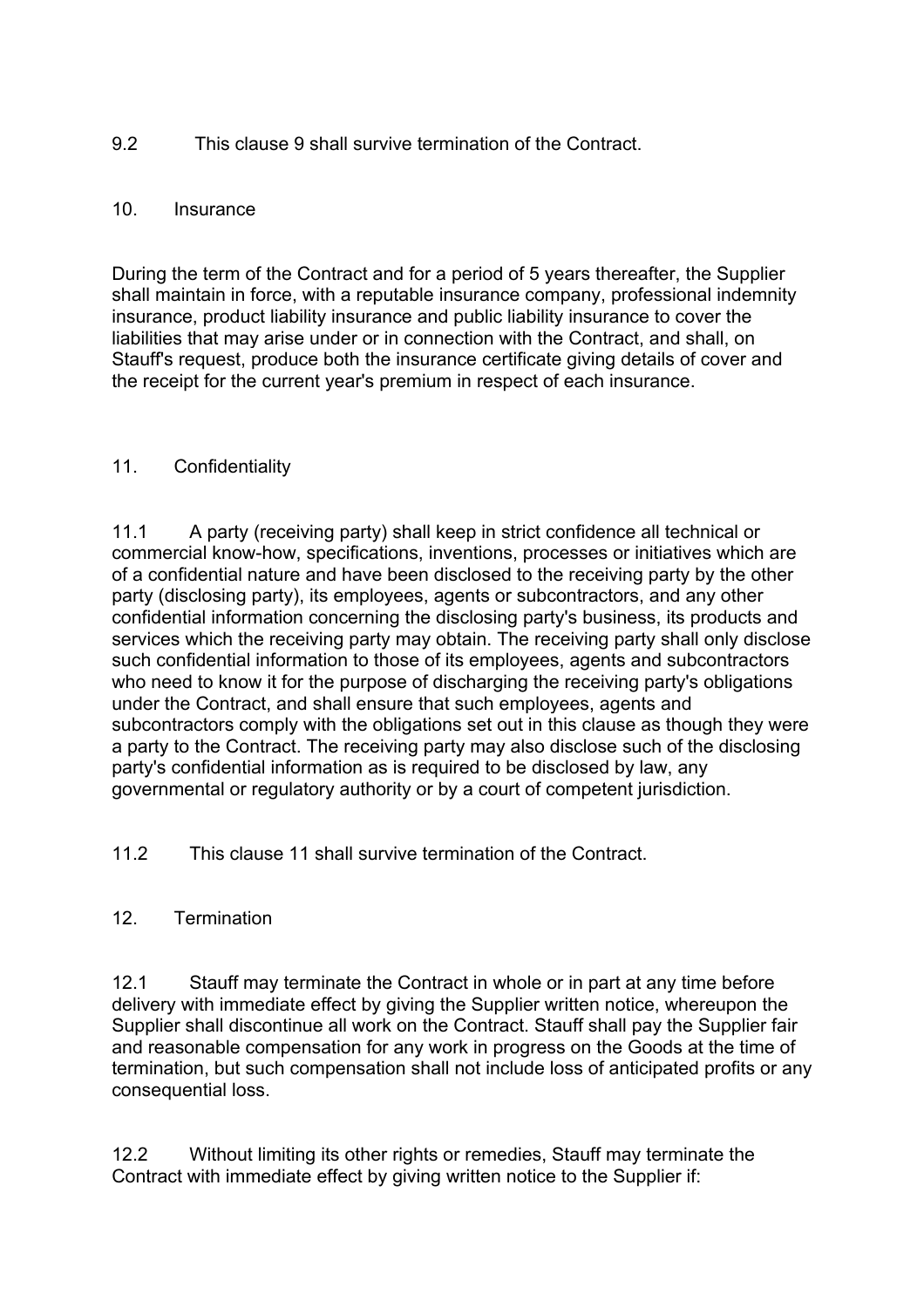(a) the Supplier commits a material breach of any term of the Contract and (if such a breach is remediable) fails to remedy that breach within 21 days of that party being notified in writing to do so;

(b) the Supplier is subject to an Insolvency Event (as defined in clause 13.9);

(c) the Supplier is subject to a Significant Change in Organisation (as defined in clause 13.9); or

(d) is prevented by Legal Requirements (as defined in clause 13.9) from being a party to, exercising its rights in relation, or performing its obligations under this Contract.

12.3 Termination of the Contract, however arising, shall not affect any of the parties' rights and remedies that have accrued as at termination.

12.4 Clauses which expressly or by implication survive termination of the Contract shall continue in full force and effect.

### 13. General

13.1 Assignment and other dealings.

(a) Stauff may at any time assign, transfer, mortgage, charge, subcontract or deal in any other manner with all or any of its rights or obligations under the Contract.

(b) The Supplier may not assign, transfer, mortgage, charge, subcontract, declare a trust over or deal in any other manner with any or all of its rights or obligations under the Contract without the prior written consent of Stauff.

13.2 Notices

(a) Any notice or other communication given to a party under or in connection with the Contract shall be in writing, addressed to that party at its registered office (if it is a company) or its principal place of business (in any other case) or such other address as that party may have specified to the other party in writing in accordance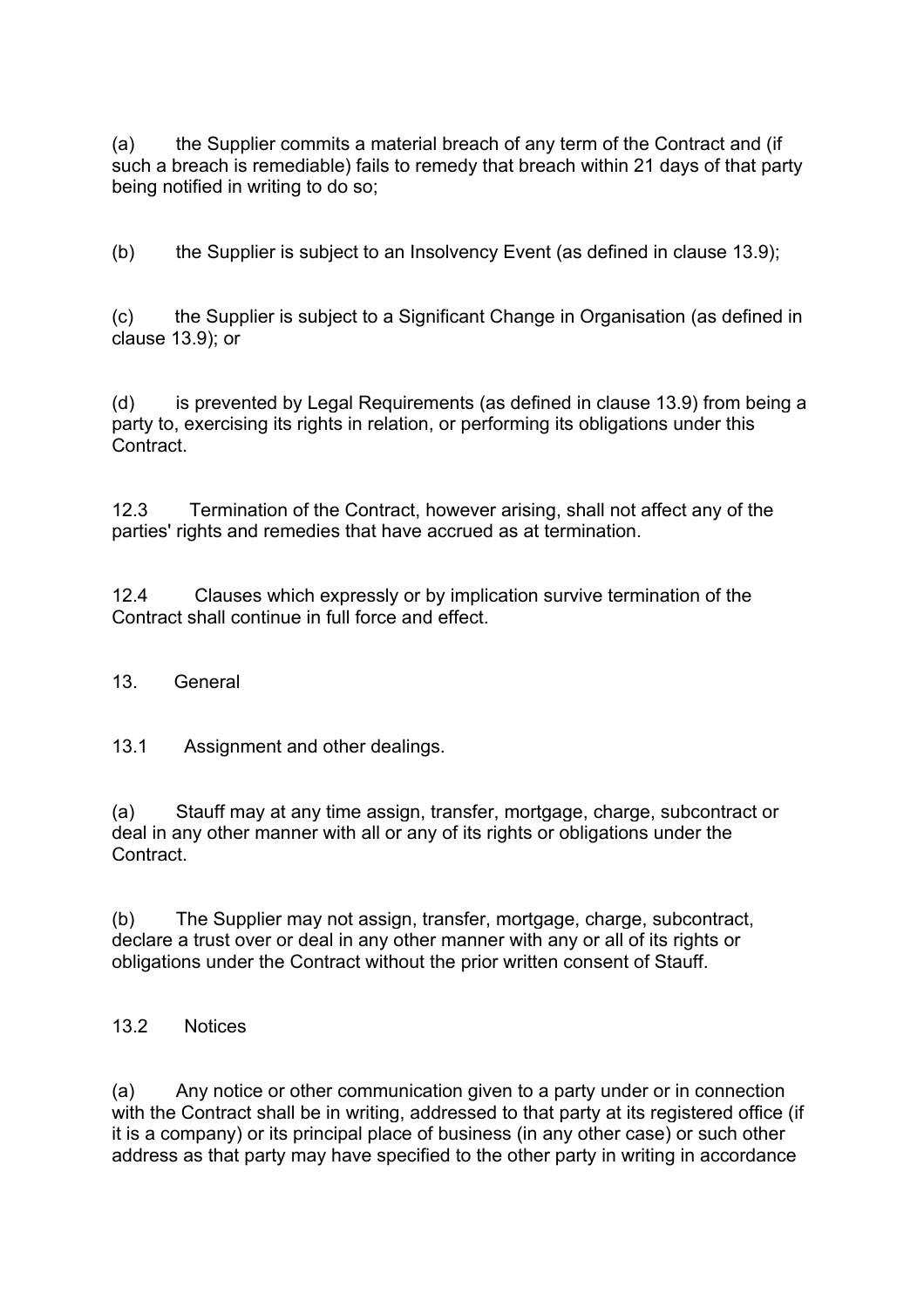with this clause, and shall be delivered personally, or sent by pre-paid first class post or other next working day delivery service, commercial courier, fax or e-mail.

(b) A notice or other communication shall be deemed to have been received: if delivered personally, when left at the address referred to in clause 13.2(a); if sent by pre-paid first class post or other next working day delivery service, at 9.00 am on the second Business Day after posting; if delivered by commercial courier, on the date and at the time that the courier's delivery receipt is signed; or, if sent by fax or e-mail, one Business Day after transmission.

(c) The provisions of this clause shall not apply to the service of any proceedings or other documents in any legal action.

## 13.3 Severance

If any provision or part-provision of the Contract is or becomes invalid, illegal or unenforceable, it shall be deemed modified to the minimum extent necessary to make it valid, legal and enforceable. If such modification is not possible, the relevant provision or part-provision shall be deemed deleted. Any modification to or deletion of a provision or part-provision under this clause shall not affect the validity and enforceability of the rest of the Contract.

### 13.4 Waiver

A waiver of any right or remedy under the Contract or law is only effective if given in writing and shall not be deemed a waiver of any subsequent breach or default. No failure or delay by a party to exercise any right or remedy provided under the Contract or by law shall constitute a waiver of that or any other right or remedy, nor shall it prevent or restrict the further exercise of that or any other right or remedy. No single or partial exercise of such right or remedy shall prevent or restrict the further exercise of that or any other right or remedy.

## 13.5 Third party rights

A person who is not a party to the Contract shall not have any rights to enforce its terms pursuant to the Contracts (Rights of Third Parties) Act 1999

## 13.6 Variation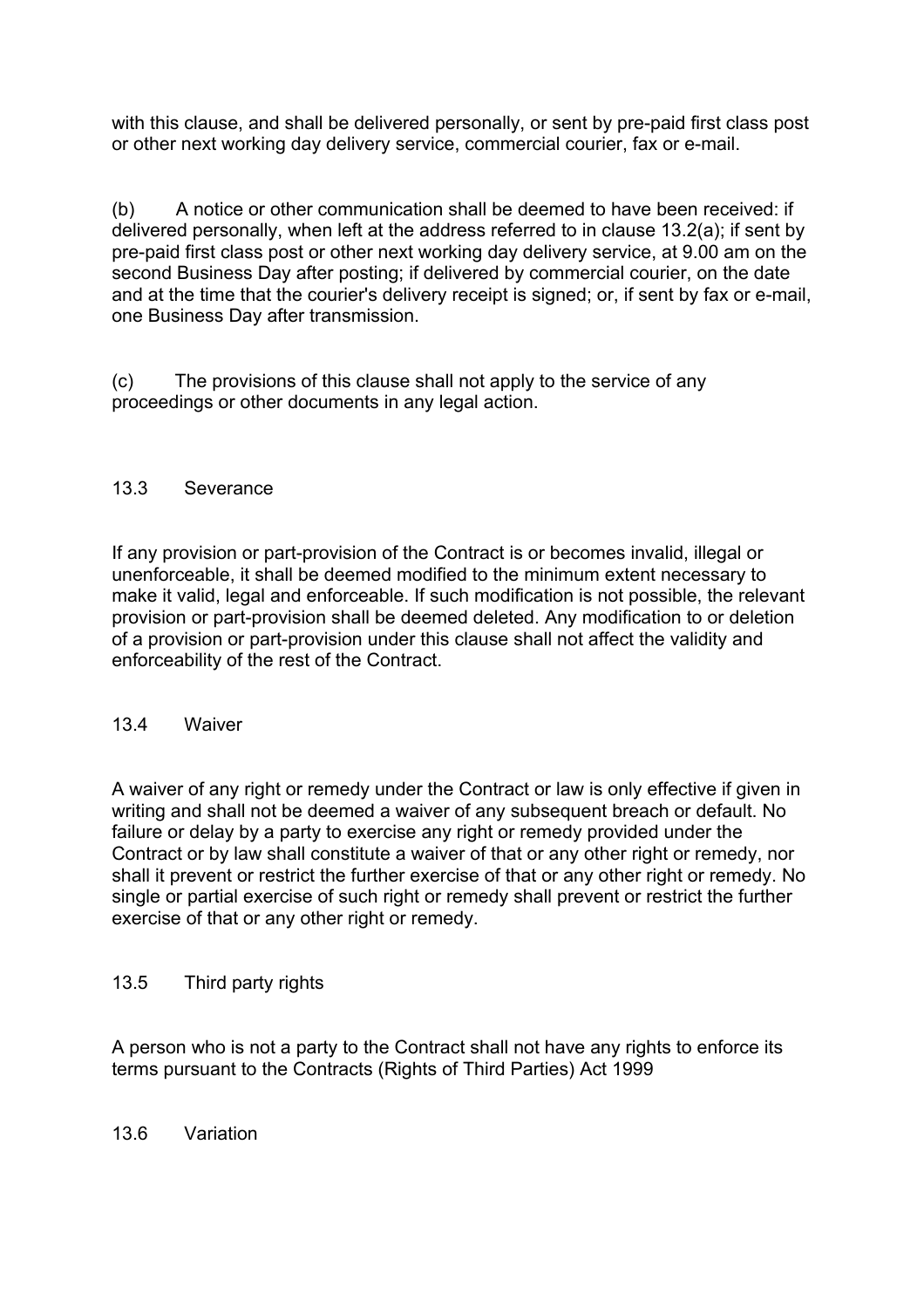Except as set out in these Conditions, no variation of the Contract, including the introduction of any additional terms and conditions, shall be effective unless it is agreed in writing and signed by Stauff.

## 13.7 Governing law

The Contract, and any dispute or claim arising out of or in connection with it or its subject matter or formation (including non-contractual disputes or claims), shall be governed by, and construed in accordance with the law of England,

### 13.8 Jurisdiction

Each party irrevocably agrees that the courts of England, shall have exclusive jurisdiction to settle any dispute or claim arising out of or in connection with this agreement or its subject matter or formation (including non-contractual disputes or claims).

13.9 Definitions

Insolvency Event means the following:

- $(a)$  in relation to a party which is a company:
- (i) it ceases to do business in the normal course;

(ii) it is unable to pay its debts within the meaning of section 123 of the Insolvency Act 1986 (as amended), but disregarding the references therein to proving it to the court's satisfaction;

(iii) a notice of appointment of administrator, a notice of intention to appoint an administrator, or an application to appoint an administrator to it is filed at court or served on any person, or it enters administration;

(iv) it requests or suffers the appointment of a Law of Property Act 1925, court appointed or other receiver or similar officer over or in relation to the whole of its undertaking, property, revenue or assets or any part thereof;

(v) it has a winding up petition issued against it, a liquidator or provisional liquidator appointed to it, or it enters into liquidation;

(vi) it or its directors resolve to enter into, or it enters into, or it or its directors commence negotiations, or make any requisite application to court in respect of, or if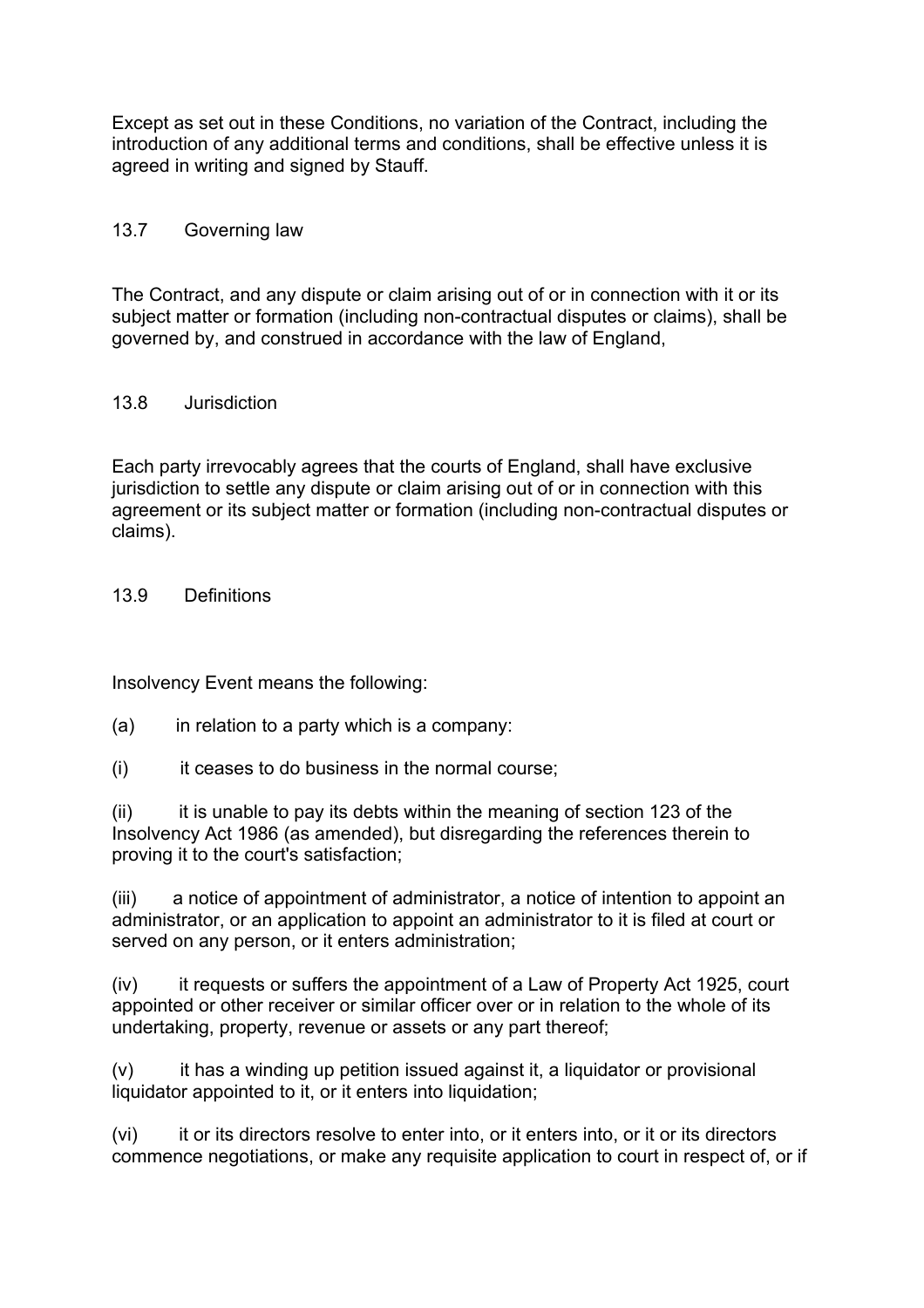they convene meetings for the approval of, any composition, compromise, scheme, moratorium or other similar arrangement with its creditors or any of them;

(vii) it is dissolved, or is removed from the Register of Companies, or ceases to exist (whether or not capable of reinstatement or reconstitution) or its directors apply for it to be struck-off the Register of Companies; or

(viii) any event similar, equivalent or analogous to those above occurs in relation to it or its property or any part thereof in any jurisdiction other than England and Wales;

(b) in relation to a party which is an individual:

(i) he ceases to do business in the normal course;

(ii) he is unable to pay his debts or has no reasonable prospect of being able to pay his debts or appears unable to pay or to have no reasonable prospect of being able to pay his debts within the meaning of sections 267 and 268 of the Insolvency Act 1986 (as amended);

(iii) he is the subject of a bankruptcy petition or an interim receiver is appointed of his property or a bankruptcy order is made against him;

(iv) he is the subject of an application for an interim order under part VIII of the Insolvency Act 1986 (as amended);

(v) he enters into, or commences negotiations in respect of, or convenes meetings or applies to court for the approval of, any composition, compromise, scheme, moratorium or other similar arrangement with his creditors or any of them;

(vi) he requests or suffers the appointment of a Law of Property Act 1925, court appointed or other receiver or similar officer over or in relation to the whole of his undertaking, property, revenue or assets or any part thereof; or

(vii) any event similar, equivalent or analogous to those above occurs in relation to him or his property or any part thereof in any jurisdiction other than England and Wales;

Significant Change in Organisation means, in relation to a party, that party:

(c) ceasing or threatening to cease to exist or to carry on its business; or

(d) disposing of the whole or a substantial part of its business or assets; or

(e) making or permitting to be made any material change in the nature of its business; or

(f) entering into any business unrelated to its business at the date of this agreement;